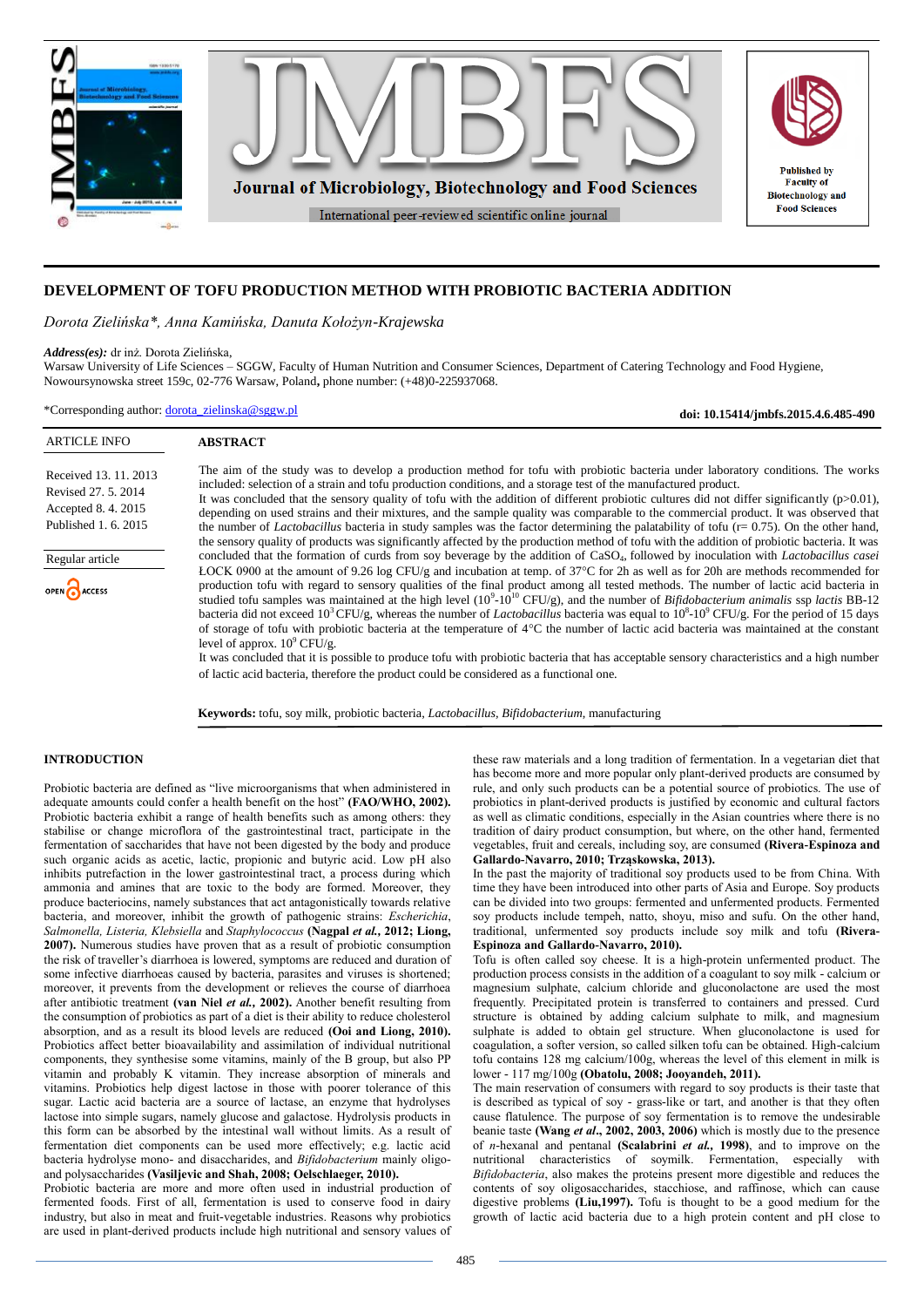neutral. During fermentation and growth of probiotic cultures a soy product becomes a product with functional properties **(Jooyandeh, 2011).**

The objective of our study was to develop, under laboratory conditions, a production method for a functional product, tofu with the addition of probiotic bacteria belonging to the genera *Lactobacillus* and *Bifidobacterium*, that would have an appropriately high amount of probiotic bacteria and desired sensory qualities.

# **MATERIAL AND METHODS**

### **Experiment design**

Tests were divided into three stages. The aim of the first stage was to select the most appropriate strain / strain mixture for tofu production. All tofu samples were prepared in the same way, namely curd was formed as a result of the addition of

CaSO4, then selected probiotic bacteria strains (A, B, C and D) were added and incubation was performed at the temp. of  $37^{\circ}$ C for 20h. Selection was performed taking into account sensory characteristics and microbiological quality of tofu samples. The second stage included selecting conditions for tofu production. One strain of probiotic bacteria was used during four methods of tofu production (1, 2, 3 and 4), and selection criteria included sensory characteristics of samples and their microbiological quality. The third stage of tests included a storage test for selected tofu samples at the temp. of  $4^{\circ}$ C for 15 days. Curds were formed as a result of adding CaSO4, then *Lactobacillus casei* ŁOCK 0900 bacteria were added and samples were incubated at the temp. of 37°C for 20h. Control tofu was prepared without probiotic bacteria, and there was no stage of incubation at elevated temperatures. Figure 1 presents a test design.

#### Step Methods of research

|    | Selection of strain                      | Sensorial analysis<br>Microbiological analysis<br>pH measurement<br>$\blacksquare$                   |
|----|------------------------------------------|------------------------------------------------------------------------------------------------------|
|    | Selection of manufacturing conditions    | Sensorial analysis<br>$\blacksquare$<br>Microbiological analysis<br>pH measurement<br>$\blacksquare$ |
| 3. | Storage trial (15 days at $4^{\circ}$ C) | Microbiological analysis<br>٠<br>pH measurement<br>$\blacksquare$                                    |

**Figure 1** Scheme of experiment

# **Bacterial strains and culture conditions**

Test materials included strains of probiotic bacteria: *Bifidobacterium animalis*  ssp. *lactis* BB-12 (Chr. Hansen) and *Lactobacillus casei* ŁOCK 0900 **(Motyl** *et al.,* **2009)** and *Lactobacillus paracasei* ŁOCK 0919**.** The *Lactobacillus* strains were derived from the Collection of Pure Cultures of Industrial Microorganisms, Institute of Fermentation Technology and Microbiology at the Technical University of Łodź.

Stock cultures were prepared by growing the microorganism two successive times in MRS broth (Biokar Diagnostic), each time for 24 h at 37°C. Cultures prepared with this method were centrifuged, washed twice with saline, and biomass was suspended in 10 ml of soy beverage. Then 1 ml of the suspension was added per 100 g of tofu. Four inocula were prepared and used for tofu production:

- A. culture mixture (1:1 rate) of *Lb. paracasei* ŁOCK 0919 (10.19 log CFU/g) and *Bifidobacterium animalis* ssp. *lactis* BB-12 (9.16 log CFU/g),
- B. culture mixture (1:1 rate) *Lb. casei* ŁOCK 0900 (9.26 log CFU/g) and *Bifidobacterium animalis* ssp. *lactis* BB-12 (9.16 log CFU/g),
- C. monoculture of *Lb. casei* ŁOCK 0900 (9.26 log CFU/g),
- D. monoculture of *Lb. paracasei* ŁOCK 0919 (10.19 log CFU/g).

# **Preparation of probiotic-fermented tofu**

Tofu was prepared under laboratory conditions. Raw materials included soy milk coming from soy beans (Sante, Poland). Nutritional values of soy beans, according to manufacturer (Sante, Poland) declaration, per 100g was: 34.3 g protein, 17.0 g sugars, 19.6 g fat, 240 mg calcium. Soy milk was produced from soy beans according to **Ng** *et al.* **(2008).** Soy beans were washed and soaked for 12 hours in cold distilled water. Soaked beans were mashed and distilled water at the 1:6 (w:v) ratio was added. Mixed beans were filtrated through a sterile gauze, and as a result soy milk was obtained. This product, as well as natural soy beverage and instant soy beverage were pasteurised for 10 minutes, and then brought to the temperature of  $80-85^{\circ}\text{C}$  and  $0.5\%$  calcium sulphate (CaSO<sub>4</sub>) (Sigma Aldrich) was added. The whole mixture was mildly mixed and left for 10 minutes so as protein could coagulate. Curds were pressed, formed and optionally probiotic bacteria at the average amount of 9.3 log CFU/cm<sup>3</sup> per 100 g of tofu were added. The following four methods of tofu production were applied:

- 1. the addition of selected cultures of probiotic bacteria to the soy beverage (without  $CaSO_4$ ) and incubation at the temp. of 37 $\degree$ C for 22h;
- 2. the formation of curds with  $CaSO<sub>4</sub>$ , and then the addition of selected cultures of probiotic bacteria and incubation at the temp. of  $37^{\circ}$ C for 2h, according by **Ng** *et al.* **(2008);**
- 3. the formation of curds with CaSO4, and then the addition of selected cultures of probiotic bacteria and incubation at the temp. of 37°C for 20h;
- the formation of curds with CaSO<sub>4</sub>, and then storage at the temp. of  $4^{\circ}$ C for 24h (a control sample).

In order to compare the quality of products obtained commercial tofu by Solida Food (Poland) was used.

#### **Sensorial analyses**

In the tests the following methods of sensory analysis were used: an order (ranking) method and a scoring method. According to the order method a judge had to rank several randomly received samples from the best to the worst in terms of palatability. The best sample received the rank 1, and subsequent samples ranks of 2, 3, 4, etc. Whereas the scoring method used an unstructured graphic scale  $[0-10$  conventional units  $- c.u.$ ] - judges had to evaluate desirability of the smell, taste, texture and general quality on this scale. Persons participating in a sensory analysis were trained with regard to basic sensory evaluation methods. The conditions and assessment mode were determined in accordance with **Meilgaard** *et al.* **(1999).**

#### **Microbial analyses**

Microbiological tests were performed in accordance with **(ISO:15214:1998)**. The number of mesophilic cells of lactic acid bacteria (LAB) was determined with a plate method using deep inoculation on the MRS medium (Biokar Diagnostic). Plates were incubated at the temp. of 30°C for 72 hours. The number of *Lactobacillus* cells was determined using a selective medium - Rogosa-Agar (Merck). Plates were incubated at the temp. of 37°C for 72 hours in accordance with the manufacturer's instructions. Selective BSM Agar by Sigma Aldrich was used to determine the *Bifidobacterium* cells. Plates were incubated in anaerobic jar at the temp. of 37°C for 72 hours. The total number of bacteria (TVC) was determined using nutrient agar (Biokar Diagnostic). Plates were incubated at the temp. of 37°C for 48 hours.

Each time a mass of 10 g of tofu was taken aseptically from a jar, homogenized with 90 mL of sterile peptone water (Biokar Diagnostic), and decimal dilutions in sterile peptone water were prepared. Tests were performed immediately after appropriate samples had been prepared and during storage on day 0, 5, 10 and 15.

## **Determination of pH**

Value of pH was measured in homogenates with the ELMETRON CP551 device. The result was read with the accuracy of 0.05.

### **Statistical analysis**

Each experiment was performed in three independent repetitions. The statistical analysis of results was performed with the STATISTICA 10.0 software. A variance analysis, Friedman test and T-Student test were performed, and the simple correlation coefficient was calculated. In the case of data regarding sensory evaluations the significance level of 0.01 was used, and of 0.05 in the case of other data.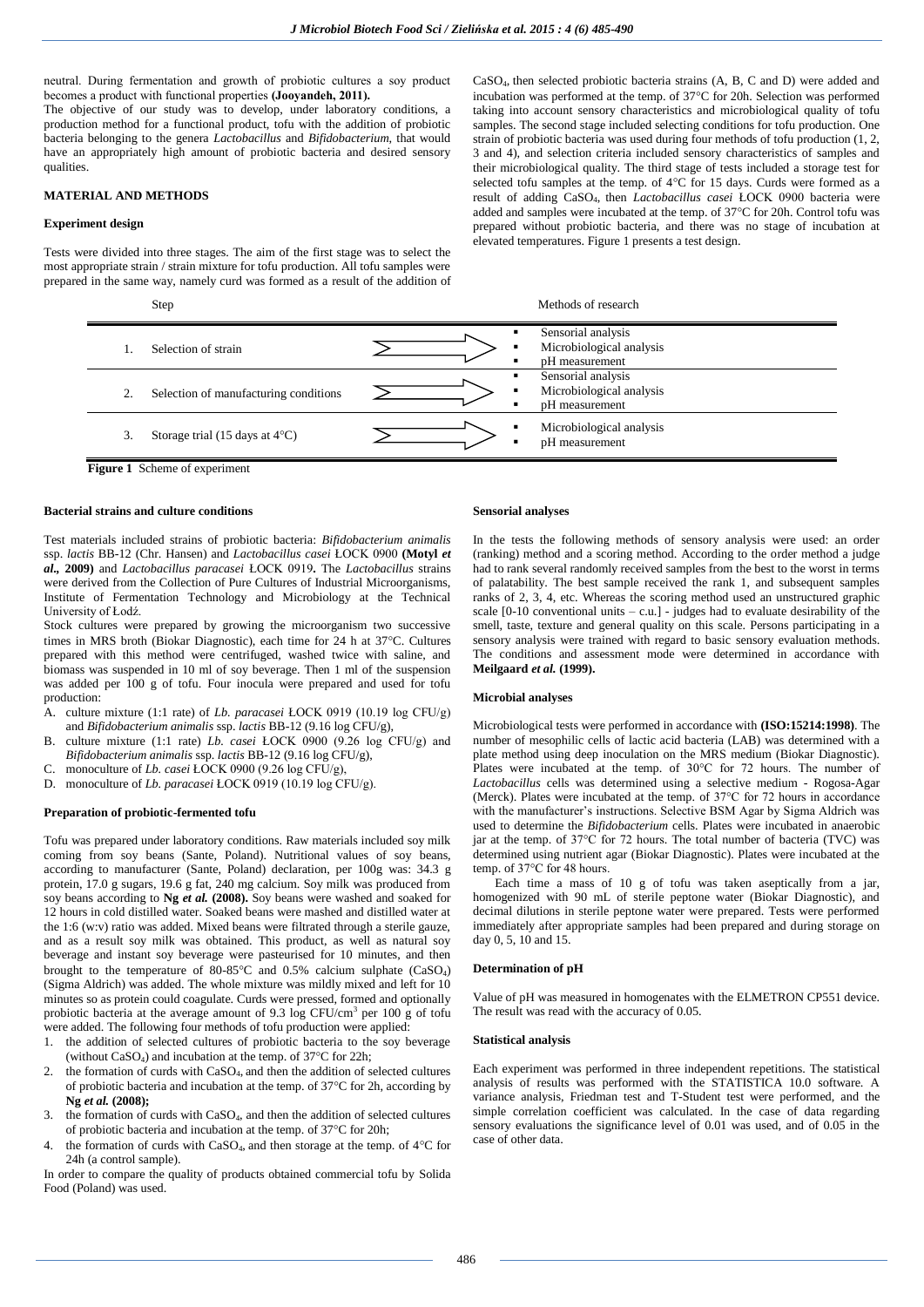# **RESULTS AND DISCUSSION**

# **Selection of strain – Step 1**

Tofu fermented by monocultures of *Lactobacillus casei* ŁOCK 0900 (C) and *Lactobacillus paracasei* ŁOCK 0919 (D) was evaluated slightly better with regard to taste and smell criteria, in comparison with tofu with the addition of mixed cultures of *Lactobacillus casei* ŁOCK 0900 and *Bifidobacterium animalis*  ssp. *lactis* BB-12 (B) and *Lactobacillus paracasei* ŁOCK 0919 and *Bifidobacterium animalis* ssp. *lactis* BB-12 (A). However, it was concluded that there are no statistically significant differences with regard to the sensory quality between four tested tofu samples  $(p=0.72$  and  $p>0.01$ ) what can be seen in figure  $\mathcal{L}$ 



**Figure 2** Avarage ranks values of tofu desirability fermented with different strains of probiotic bacteria (ranking method; *4- most desirable; 1- less desirable;* n=25)

Explanatory notes:

A – tofu made with addition culture mixture (1:1 rate) *Lb. paracasei* ŁOCK 0919 and *Bifidobacterium animalis* ssp *lactis* BB-12 ; B - tofu made with addition culture mixture (1:1 rate) *Lb. casei* ŁOCK 0900 and *Bifidobacterium animalis* ssp *lactis* BB-12; C - tofu made with monoculture addition of *Lb. casei* ŁOCK 0900 ; D - tofu made with monoculture addition of *Lb. paracasei* ŁOCK 0919

Simultaneously, a sensory analysis with the scoring method was performed (results are not presented). Quality factors that were evaluated included: smell, taste, texture and general quality. Also in the course of this analysis there were no statistically significant differences between individual quality factors of tofu fermented with different cultures of probiotic strains ( $p > 0.01$ ).

It was concluded that desirability of individual types of tofu was evaluated between 4 and 6 c.u. on average, depending on a studied quality factor what indicated moderate approval of this product. Tofu fermented with monocultures of *Lactobacillus* (C and D) received slightly higher scores for taste and texture.

Many studies indicate that the addition of lactic acid bacteria cultures to soy products increases the acceptability and desirability of these products. "Grasslike", "flour-like" taste of soy that is not accepted by many consumers is masked by "acid" taste which is typical of lactic acid fermentation **(Dalev** *et al.,* **2006; Kandiah and Laird, 2002; Miguel** *et al.,* **2004; Wenrich and Cason, 2004).** Some authors also state that when judges have been informed of healthy properties of soy prior to a sensory analysis soy products are more accepted by them **(Teh** *et al.,* **2007).**

Experiments studying the survival of probiotics indicate that soymilk is a good substrate for bacteria such as the *Lactobacillus* and *Bifidobacteria* species **(Rivera-Espinoza and Gallardo-Navarro, 2010).**

The strains of *Lactobacillus casei* ŁOCK 0900 and *Lactobacillus paracasei* ŁOCK 0919 used in this study were selected on the basis of results of *in vitro* studies, which comprised determination of resistance to the acidity of gastric juice and to bile, adherence to epithelial cells, and antimicrobial activity. These strains showed strong antagonistic activity against gram-positive and gramnegative pathogens **(Cukrowska** *et al.,* **2009).** It has been demonstrated that a mixture of three strains from the *Lactobacillus* genus (*Lb. casei* ŁOCK 0900, *Lb. casei* ŁOCK 0908, *Lb. paracasei* ŁOCK 0919) has probiotic properties consisting in modulating immune responses in children with atopic dermatitis as a result of induction of Th1 cytokine production and simultaneous inhibition of the production of proallergic interleukin-5 **(Cukrowska** *et al.,* **2010).** On the other hand, *Bifidobacterium animalis* ssp*. lactis* BB-12 has beneficial effects on the human health, as it stimulates the body immune system, relieves constipation, and reduces the risk of and the duration of diarrhoeas. Furthermore, it was observed that BB-12, ŁOCK 0900 and ŁOCK 0919 strains have beneficial effects in terms of treatment of atopic dermatitis in children **(Chr. Hansen, 2013; Cukrowska** *et al.,* **2010).** It seems that applied bacterial inocula should play their role in a milk-free product such as tofu, especially indicated for those with milk protein allergy, lactose intolerance or vegetarians.

In tofu fermented with mixed cultures (A and B) the number of lactic acid bacteria (LAB) was 3-4 log orders CFU/g higher in comparison with tofu with the addition of monocultures (C and D). The number of *Bifidobacterium* in the tested product did not exceed  $10^3$  CFU/g and that tofu is a good carrier of *Lactobacillus casei* ŁOCK 0900 and *Lactobacillus paracasei* ŁOCK 0919 strains, as the number of bacteria belonging to the *Lactobacillus* genus was >10<sup>8</sup> CFU/g in tofu (Tab 1).

**Table 1** Count of lactic acid bacteria (LAB), total viable count (TVC), number of *Lactobacillus,* number of *Bifidobacterium* and pH value in tofu with addition of probiotic cultures after 20 hours of fermentation process at 37°C

|              | Type of tofu                                               | Count of<br>Lactobacillus<br>$\lceil \log CFU/g \rceil$ | Count of<br>Bifidobacterium<br>$\lceil \log CFU/g \rceil$ | Count of lactic acid<br>bacteria LAB<br>$\lceil \log CFU/g \rceil$ | Total viable count<br><b>TVC</b><br>$\lceil \log CFU/g \rceil$ | pH value        |
|--------------|------------------------------------------------------------|---------------------------------------------------------|-----------------------------------------------------------|--------------------------------------------------------------------|----------------------------------------------------------------|-----------------|
| A            | Tofu with addition<br>$Lb$ .paracasei +<br>Bifidobacterium | $8.77 + 0.12$                                           | $\lt$ 3                                                   | $9.52 \pm 0.02$                                                    | $7.78 \pm 0.42$                                                | $4.77 \pm 0.04$ |
| <sub>R</sub> | Tofu with addition<br>$Ib.casei +$<br>Bifidobacterium      | $8.99 \pm 0.06$                                         | $\lt$ 3                                                   | $9.77 \pm 0.02$                                                    | $7.28 \pm 0.40$                                                | $4.79 \pm 0.08$ |
| C            | Tofu with addition<br>Lb.casei                             | $8.94 + 0.08$                                           | ٠                                                         | $9.56 \pm 0.06$                                                    | $7.66 + 0.21$                                                  | $5.05+0.11$     |
| D            | Tofu with addition<br>Lb.paracasei                         | $9.10 \pm 0.08$                                         |                                                           | $9.28 \pm 0.06$                                                    | $8.53 \pm 0.31$                                                | $5.11 \pm 0.09$ |

Increased sensitivity to oxygen and an increased amount of metabolites such as hydrogen peroxide, ethanol and bacteriocins produced by lactic acid bacteria might have contributed to a reduced number of bifidobacteria. Similar studies were conducted by **Wang** *et al.* **(2002)** and have demonstrated that the growth of bifidobacteria in fermented soy beverage contributes to the increased amount of lactic acid bacteria, and this correlation depends on individual species characteristics. In our own studies we observed a strong negative correlation between the general quality and the number of lactic acid bacteria in samples (r=  $-0.95$ ). An increased number of LAB also resulted in reduced pH in samples (r= 0.74). On the other hand, it was observed that the number of *Lactobacillus* bacteria in study samples was the factor determining the palatability of tofu (r= 0.75). High levels of LAB in the product were correlated with significantly reduced pH. However, product acidity above 4.6 pH did not inhibit the growth of saprophytic microflora what is confirmed by generally high of total viable count (TVC) (Tab 1). Similarly in the studies by **Liu** *et al.* **(2006)**, as in our own studies, it was showed that during 6h-fermentation of soy cheese with varied

strains of *Lb. rhamnosus* at the temperature of 37°C pH was reduced from 5.9 to 4.7-5.2 correlated with a increase in the number of lactic acid bacteria cells.

Taking into account the results of experiments performed the strain *Lb. casei* ŁOCK 0900 was selected for further tests. A tofu sample (C) contained high levels of LAB after fermentation and in addition, low level of TVC. A tofu sample (C) had the highest score for palatability and the best taste and texture.

# **Selection of manufacturing conditions – Step 2**

It was concluded that there are statistically significant differences between studied tofu samples with regard to a criterion of the sensory quality (fig. 3).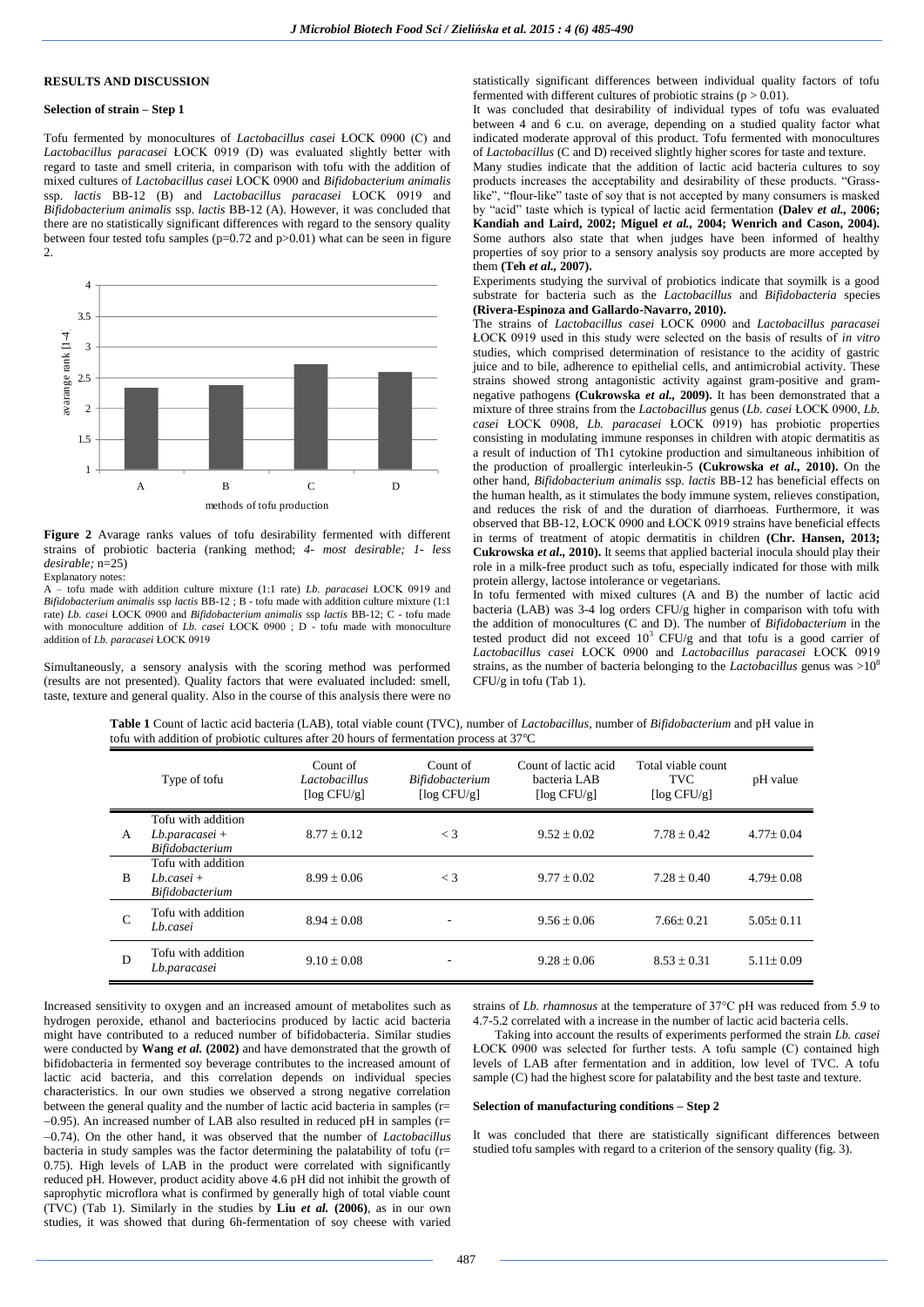

**TEXTURE** 











1-tofu made by addition *Lactobacillus casei* ŁOCK 0900 to the soy beverage (without CaSO<sub>4</sub>) and incubation at the temp. of 37 $^{\circ}$ C for 22h, 2- CaSO<sub>4</sub>, and then the addition of Lactobacillus casei ŁOCK 0900 and incubation at the temp. of 37°C for 2h, 3- tofu made by addition CaSO4, and then the addition of *Lactobacillus casei* ŁOCK 0900 and incubation at the temp. of 37°C for 20h, 4-tofu made by addition CaSO<sub>4</sub>, and then storage at the temp. of 4C for 24h (a control sample).

Average values of evaluations of tested samples were statistically significantly different ( $p < 0.01$ ), in the test conducted with the ranking method and in the other conducted with the scaling method. It was concluded that tofu (1) manufactured with probiotic bacteria cultures, without calcium sulphate, was significantly worse than other samples. Judges emphasised acid, pungent taste of tofu, and too loose texture that resembled yoghurt curds. Tofu with the addition of probiotic bacteria cultures produced with other methods was evaluated much better, comparably to control tofu (4) and commercial tofu.

The highest scores in terms of desirability of taste, smell, texture and general quality in the scaling method, and of palatability in the ranking method were given to tofu (2) produced with the addition of CaSO4, followed by the addition of probiotic bacteria cultures incubated at temp. of  $37^{\circ}$ C for 2h. However, 20 hours fermented tofu (3) was also high evaluated regarding smell, texture, taste, overall quality, compared to (2) tofu ( $p > 0.01$ ). The judges pointed to fresh, sour taste and pleasant smell of 20 hours fermented tofu.

It was concluded that both commercial and control tofu (4) had similar microbiological quality (fig. 4 A and B). The total number of microorganisms and the number of lactic acid bacteria cells in both products were similar and did not exceed the value of 6 log CFU/g – for LAB and 4 log CFU/g – for TVC. Furthermore, the acidity of control and commercial products was similar and the pH value was above 6.

It was observed that the number of lactic acid bacteria was the highest in tofu incubated at the temp. of  $37^{\circ}$ C for 20h (9.36 log CFU/g) and 22h (10.22 log CFU/g). Also pH of these products was significantly lower (sample  $1 - pH = 4.33$ , sample  $3 - pH = 5.05$ ) in comparison with tofu incubated for 2h at the temp. of  $37^{\circ}$ C (sample 2 – pH=6.02). The 2 hours fermentation time was established according to **Ng** *et al.* **(2008)**. The authors proposed the 2 hours at 37°C incubation time to tofu production and suggested that it was an adaptation period, which ensured higher viability of probiotics during storage. The longer the fermentation time, the higher number of lactic acid bacteria cells and the lower pH were observed in tested samples.



**Figure 4** Total viable count (TVC) and lactic acid bacteria count (LAB) (a) and changes of pH value (b) in tofu made by different ways, compared to commercial tofu.

Explanatory notes:

1-tofu made by addition *Lactobacillus casei* ŁOCK 0900 to the soy beverage (without CaSO<sub>4</sub>) and incubation at the temp. of  $37^{\circ}$ C for 22h, 2- CaSO<sub>4</sub>, and then the addition of Lactobacillus casei ŁOCK 0900 and incubation at the temp. of 37°C for 2h, 3- tofu made by addition CaSO4, and then the addition of *Lactobacillus casei* ŁOCK 0900 and incubation at the temp. of 37°C for 20h, 4-tofu made by addition CaSO<sub>4</sub>, and then storage at the temp. of 4C for 24h (a control sample).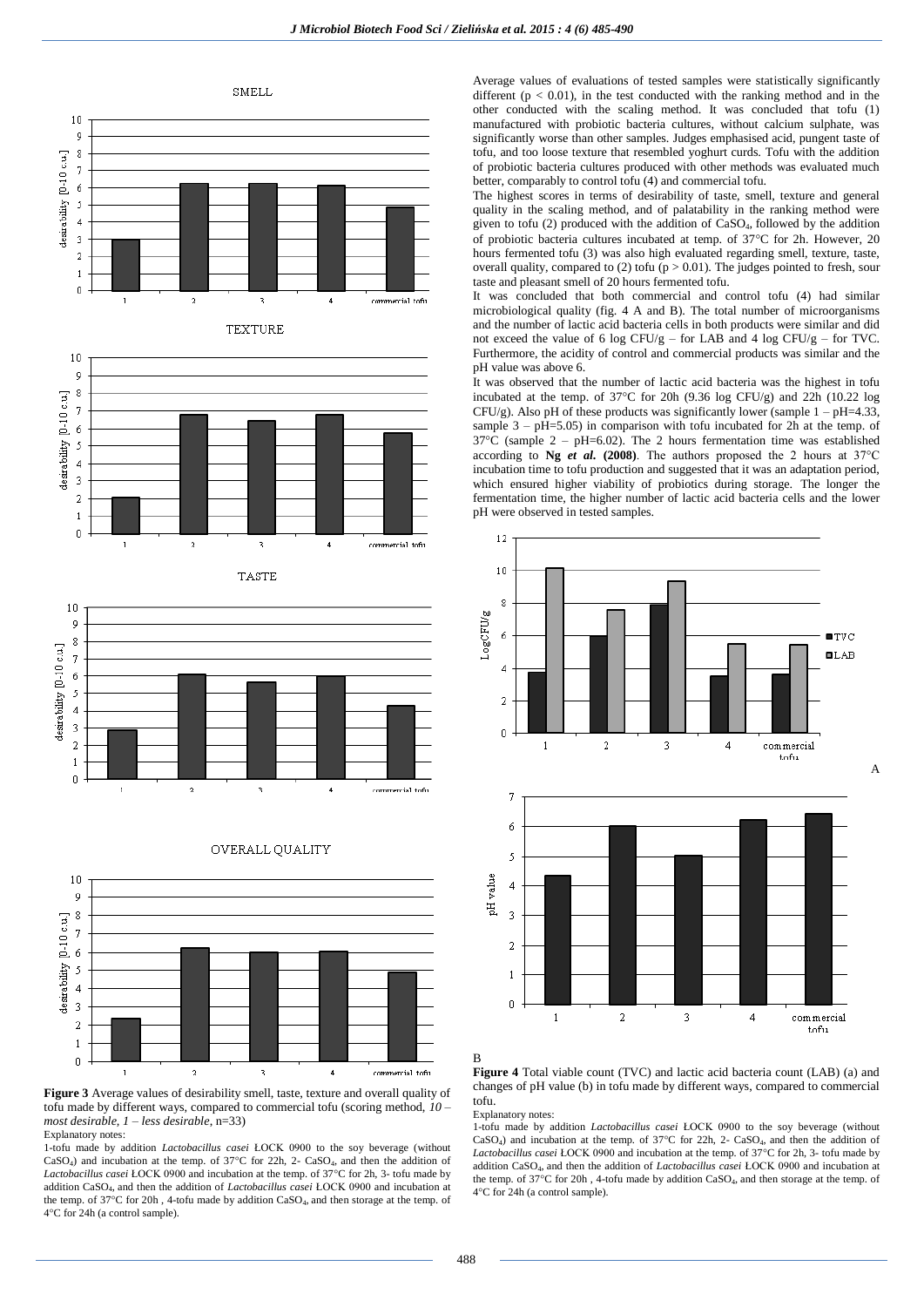**Ng** *et al.* **(2008)** observed inhibition of the total number of aerobic microorganisms in tofu with probiotic bacteria (*Lb. bulgaricus* and *Lb. fermentum*) addition. In our own studies slightly different results were obtained; in the control sample there was  $<$  4 log CFU/g cells of the total number of aerobic bacteria. Moreover, it was observed that the total number of microorganisms in tofu samples was higher when the incubation at the temp. of  $37^{\circ}$ C was longer (in tofu incubated for  $2h - 5.98$  log CFU/g; in tofu incubated for  $20h - 7.9$  log CFU/g). However, in tofu incubated for 22h there were only 3.74 log CFU/g of the total number of microorganisms. It was probably associated with lowering pH of this tofu sample (1) to 4.33 what resulted in the inhibition of growth of the majority of saprophytic bacteria.

Tofu fermented for 20 hours at the temperature of 37˚C was selected for further tests. This product had desired low pH and appropriately high ( $>10^9$  CFU/g) number of lactic acid bacteria - *Lactobacillus casei* ŁOCK 0900. It received high scores in terms of desirability of smell, taste and texture. This tofu sample was perceived as the best in terms of general quality.

## **Storage trial – Step 3**

Many authors emphasise that tofu and other soy products are a good medium for probiotics **(Liong** *et al.,* **2009; Ng** *et al.,* **2008; Donkor** *et al.,* **2007; Zielińska** *et al.,* **2008).** In our studies during 15 days of storage tofu with probiotic bacteria at  $4^{\circ}$ C the number of LAB was at the high level, above  $10^{\circ}$  CFU/g, whereas **Liong** *et al.* **(2009)** have found that the number of *Lb. acidophilus* FTCC 0291 in tofu during 20 days of cold storage was at the level above  $10^6$  CFU/g.

In the present study on day 15th of storage the microbiological quality of both samples statistically significantly changed. In tofu with probiotics the total viable count of bacteria (TVC) decreased by 1 log order, whereas in control tofu TVC increased by approx. 4 log orders, and the number of LAB by 2 log orders. The increase in the TVC in control tofu (r=0.80) and in tofu with the addition of *Lb. casei* ŁOCK 0900 (r=0.83) was present together with the increase in the LAB. Moreover, a strong positive correlation was observed between the TVC and pH in control tofu (r=0.81). On the other hand, the increase in the number of *Lb. casei* ŁOCK 0900 bacteria caused a decrease in pH in a sample with probiotics  $(r=-0.85)$ . The results of storage tests are presented in table 2.

**Table 2** Changes of lactic acid bacteria count, total viable count and pH value in tofu during 15 days of storage at temp. 4°C

| Samples                           | Day      | Count of<br>lactic acid<br>bacteria LAB<br>[CFU/g] | Total viable<br>count<br>TVC [CFU/g] | pH value        |
|-----------------------------------|----------|----------------------------------------------------|--------------------------------------|-----------------|
|                                   | $\theta$ | $6.82\pm0.02$                                      | $3.52 \pm 0.20$                      | $6.39\pm0.10$   |
| Control tofu                      | 5        | $5.79 \pm 0.01$                                    | $3.84\pm0.40$                        | $6.45\pm0.20$   |
|                                   | 10       | $5.61 \pm 0.04$                                    | $4.15 \pm 0.03$                      | $6.86\pm0.10$   |
|                                   | 15       | $7.76\pm0.10$                                      | $8.47\pm0.20$                        | $7.13 \pm 0.20$ |
| with<br>Tofu<br>addition          | $\Omega$ | $9.62 \pm 0.10$                                    | $7.61 \pm 0.20$                      | $5.33 \pm 0.05$ |
| Lactobacillus                     | 5        | $9.63 \pm 0.06$                                    | $7.62 \pm 0.06$                      | $5.41 \pm 0.10$ |
| casei<br>after 20h of             | 10       | $9.45 \pm 0.04$                                    | $7.33 \pm 0.20$                      | $5.61 \pm 0.10$ |
| fermentation<br>at $37^{\circ}$ C | 15       | $9.28 \pm 0.03$                                    | $5.87\pm0.10$                        | $5.55 \pm 0.10$ |

Also **Ng** *et al.* **(2008)** observed that the number of *Lb. bulgaricus* FTCC 0411 and *Lb. fermentum* FTD 13 bacteria in tofu during 9 days of cold storage was at the level of  $10^7$ - $10^8$  CFU/g, and the TVC decreased by 1 log order, and pH slightly changed, what confirms the results of our tests. On the other hand **Liu** *et al.* **(2006)** have observed slow reduction of pH and the number of probiotic bacteria cells in the soy cheese with addition of probiotic *Lb. rhamnosus* bacteria stored for 30 days at 10°C The most significant changes were observed between day 5 and 15 of storage, just like in our case.

When added to foods lactic acid bacteria increase microbiological safety of foods. It is associated with the fact that these bacteria produce organic acids as well as other substances with bacteriostatic properties **(El-Shouny** *et al.* **2013).** It was observed that during storage of tofu with the addition of *Lb. casei* ŁOCK 0900 the total number of microorganisms indicating the presence of coexisting microflora reduced contrary to a control sample where on day 15 there was intensive growth of microorganisms. Tofu with probiotics preserved appropriate microbiological quality for a longer period of time. It was concluded that the addition of *Lactobacillus* bacteria had a positive effect on tofu stability.

## **CONCLUSION**

Soy is a valuable raw material for the production of high-protein, low-energy and functional foods. In view of its benefits it is more and more often used to produce processed foods not only in Asia but also in Europe. Many research studies have proven that soy is a good medium for the growth of probiotic bacteria. The fermentation process that is used increases the nutritional value of soy products, and moreover, helps eliminate soy taste ("beanie taste") that is unacceptable for many consumers. In a present studies we have developed a method to produce a new functional product based on soy.

It was concluded that tofu produced under laboratory conditions is a good medium for the growth of lactic acid bacteria the number of which maintained at the high level  $(10^9 \text{-} 10^{10} \text{ CFU/g})$ , and especially it regards probiotic bacteria from the *Lactobacillus* genus  $(10^8 \text{-} 10^9 \text{ CFU/g})$ . It was also concluded that the addition of probiotic bacteria to tofu increased palatability and general quality of studied tofu samples. We have found, that it is possible to produce tofu with probiotic bacteria that has acceptable sensory characteristics, comparable to a commercial product, and a high number of probiotic bacteria and appropriate stability, therefore the product could be considered as a functional one. Tofu with the addition of probiotic bacteria can be an alternative for vegetarians, and taking into account specific properties of bacteria that are used it may affect body immunomodulation and inhibit allergic reactions.

# **REFERENCES**

CHR-HANSEN 2013. *Bifidobacterium* BB-12. Internet [www.chr](http://www.chr-hansen.com/index.php?id=2260)[hansen.com/index.php?id=2260,](http://www.chr-hansen.com/index.php?id=2260) 20.10.2013.

CUKROWSKA B., MOTYL I., KOZÁKOVÁ H., SCHWARZER M., GÓRECKI R.K., KLEWICKA E., ŚLIŻEWSKA K., LIBUDZISZ Z. 2009. *Lactobacillus* Strains *: in vitro* and *in vivo* Studies. *Folia Microbiologica*, 54, 6, 533-537. DOI 10.1007/s12223-009-0077-7

CUKROWSKA B., ROSIAK I., KLEWICKA E., MOTYL I., SCHWARZER M., LIBUDZISZ Z., KOZÁKOVÁ H. 2010. Impact of Heat-Inactivated *Lactobacillus casei* and *Lactobacillus paracasei* Strains on Cytokine Responses in Whole Blood Cell Cultures of Children with Atopic Dermatitis. *Folia Microbiologica*, 55, 3, 277-280. DOI 10.1007/s12223-010-0041-6

DALEV D., BIELECKA M., TROSZYŃSKA A., ZIAJKA S., LAMPARSKI G. 2006. Sensory quality of new probiotic beverages based on cheese whey and soy preparation. *Polish Journal of Food and Nutrition Sciences*, 15/56, 71-77.

DONKOR O.N., NILMINI S.L.I., STOLIC P., VASILJEVIC T., SHAH N.P. 2007. Survival and activity of selected probiotic organisms in set-type yogurt during cold storage. *Int Dairy J,* 17, 657–665. [DOI:10.1016/j.idairyj.2006.08.006](http://dx.doi.org/10.1016/j.idairyj.2006.08.006) EL-SHOUNY W., ABO-KAMAR A., RAGY S. 2013. Characterization of the partially purified plantarcin SR18 produced by *Lactobacillus plantarum* SR18.

*Journal of Microbiology, Biotechnology and Food Sciences*, 2 (5) 2301-2305. FAO/WHO 2002. (Food and Agricuture Organization/World Health

Organization). Guidelines for the Evaluation of Probiotics in Food. Report a Joint FAO/WHO Working Group. London, Ontario, Canada. FAO/WHO, April 30 and May 1, 1-11.

ISO 15214:1998, Microbiology of food and animal feeding stuffs -- Horizontal method for the enumeration of mesophilic lactic acid bacteria Colony-count technique at 30 degrees C.

JOOYANDEH H. 2011. Soy Products as Healthy and Functional Foods. *Middle-East Journal of Scientific Research*, 7, 1, 71-80.

KANDIAH J., LAIRD J.B.S. 2002. Sensory attributes and acceptance of flavored soy nuts by college students. *Nutrition Research* 22, 405-410. [DOI:10.1016/S0271-5317\(02\)00360-3](http://dx.doi.org/10.1016/S0271-5317(02)00360-3)

LIONG M.-T., EASA A. M., LIM P.-T., KANG J.-Y. 2009. Survival, growth characteristics and bioactive potential of *Lactobacillus acidophilus* in a soy-based cream cheese*. Journal of the Science of Food and Agriculture*, 89, 8, 1382-1391. DOI: 10.1002/jsfa.3598

LIONG, M.T. 2007. Probiotics: a critical review of their potential role as antihypertensives, immune modulators, hypocholesterolemics, and<br>perimenopausal treatments. Nutrition reviews, 65(7), 316-328. treatments. *Nutrition* DOI: [http://dx.doi.org/10.1111/j.1753-4887.2007.tb00309.x](http://dx.doi.org/10.1111/j.1753-4887.2007.tb00309.x 316-328) 316-328

LIU D.M. Li L., YANG X.-Q., LIANG S.-Z., WANG J.-S. 2006. Survivability of *L. rhamnosus* in Soy Cheese, *Food Technol. Biotechnol*. 44 (3) 417–422.

LIU K. 1997. Soybeans: chemistry technology and utilization. New York: Chapman and Hall. pp. 415–8.

MEILGAARD M., CIVILLE G.V., CARR B.T. (1999): Sensory evaluation techniques, 3<sup>rd</sup> edn. CRC Press, Boca Raton.

MIGUEL D.P., VALDEZ G., ROSSI E.A. 2004. Sensory and chemical aspects of frozen soy yogurt fermented with *Enterococcus faecium* and *Lactobacillus jugurti*. *Alimentos e Nutricao Araraquara,* 15, 3, 197-201.

MOTYL I., KLEWICKA E., LIBUDZISZ Z., 2009. *Lactobacillus casei*. Polish Patent Application No. 382760.

NAGPAL R., KUMAR A., KUMAR M., BEHARE P. V., JAIN S., YADAV H. 2012. Probiotics, their health benefits and applications for developing healthier foods: a review; *FEMS Microbiology Letters*, 334*,* 1- 15. DOI: [http://dx.doi.org/10.1111/j.1574-6968.2012.02593.x](http://dx.doi.org/10.1111/j.1574-6968.2012.02593.x 1-15) 1-15

NG K.-H., LYE H.-S., EASA A.-M., LIONG M.-T. 2008. Growth characteristics and bioactivity of probiotics in tofu-based medium during storage. *Annals of Microbiology*, *58*, 3, 77–487. DOI: 10.1007/BF03175546